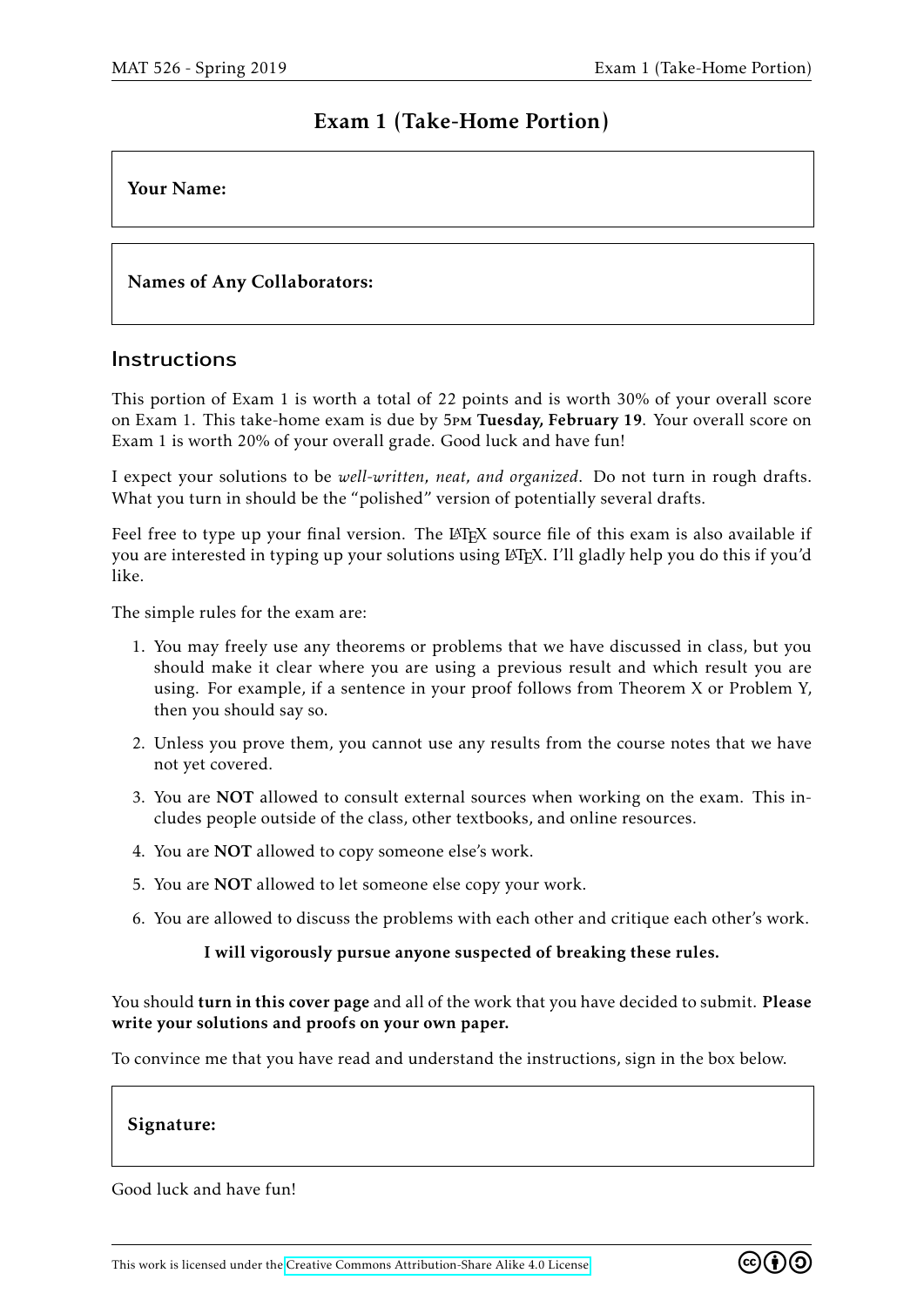The following problems are all about the Catalan numbers, which are named after Eugène Catalan. Although these are now known as Catalan numbers, Catalan called them Segner numbers, after Johann Segner. Segner, in turn, learned of the sequence from Euler! But even Euler's work was predated by that of Mongolian mathematician Minggatu, though it seems unlikely that Euler was aware of Minggatu. The sequence of Catalan numbers is among the most famous sequences in mathematics. The Catalan numbers have a remarkable ability to pop up in surprising locations. Some combinatorialists joke that a combinatorics paper is not complete until the Catalan numbers have made an appearance.

A permutation  $w = w(1) \cdots w(n)$  in  $S_n$  is said to contain the pattern 231 if there is a triple of indices  $i < j < k$  such that  $w(k) < w(i) < w(j)$ . Otherwise we say w is 231-avoiding. Intuitively, a permutation is 231-avoiding if it does not contain a subsequence (read from left to right) of the form "medium", "high", "low". Let  $S_n(231)$  denote the set of 231-avoiding permutations in  $S_n$ .

For example, the permutation 53412 contains the pattern 231 in two different ways, with  $(i, j, k) = (2, 3, 4)$  and with  $(i, j, k) = (2, 3, 5)$ . So, 53412 is not 231-avoiding.

The *nth Catalan number*, denoted  $C_n$ , counts the number of 231-avoiding permutations in  $S_n$ , That is,

$$
C_n = |S_n(231)|.
$$

By convention  $C_0 = 1$ , since there is one empty permutation that trivially avoids the pattern.

A *Dyck path* (named after German mathematician Walther Franz Anton von Dyck) of length 2*n* is a lattice path from (0,0) to  $(n, n)$  that takes *n* steps "East" from  $(i, j)$  to  $(i + 1, j)$  and *n* steps "North" from  $(i, j)$  to  $(i, j + 1)$ , such that all points on the path satisfy  $i \leq j$ . In other words, when drawn in the cartesian plane, a Dyck path lies on or above the line  $y = x$ . The set of all Dyck paths of length 2*n* is denoted Dyck(*n*). For this exam, let  $d_n := |Dyck(n)|$ .

- 1. (2 points) Compute *C*1*,C*2, and *C*<sup>3</sup> via brute-force by listing all of the appropriate permutations.
- 2. (2 points) Compute  $d_1$ ,  $d_2$ , and  $d_3$  via brute-force by drawing all of the appropriate Dyck paths.
- 3. (4 points) By considering different values of *i* such that  $w(i + 1) = n$ , show that  $S_n(231)$ can be partitioned into subsets that are each in bijection with  $S_i(231) \times S_{n-i-1}(231)$ . Use your correspondence to show that for any  $n \geq 1$ , we have

$$
C_n = \sum_{i=0}^{n-1} C_i C_{n-i-1},
$$

where  $C_0 = 1$ .<sup>\*</sup> *Warning*: In your argument, don't forget to explain why certain permutations are 231-avoiding.

4. (4 points) Prove that  $d_n = C_n$  by describing a bijection between Dyck(*n*) and  $S_n(231)$ . There are a few different ways to attack this problem, but one way is to think of 231 avoiding permutations as non-attacking rook arrangements. See if you can find a natural correspondence to a Dyck path for a given non-attacking rook arrangement for a 231 avoiding permutation.



<span id="page-1-0"></span><sup>∗</sup>This shows that the Catalan numbers form the sequence from part (4) of Problem 54.